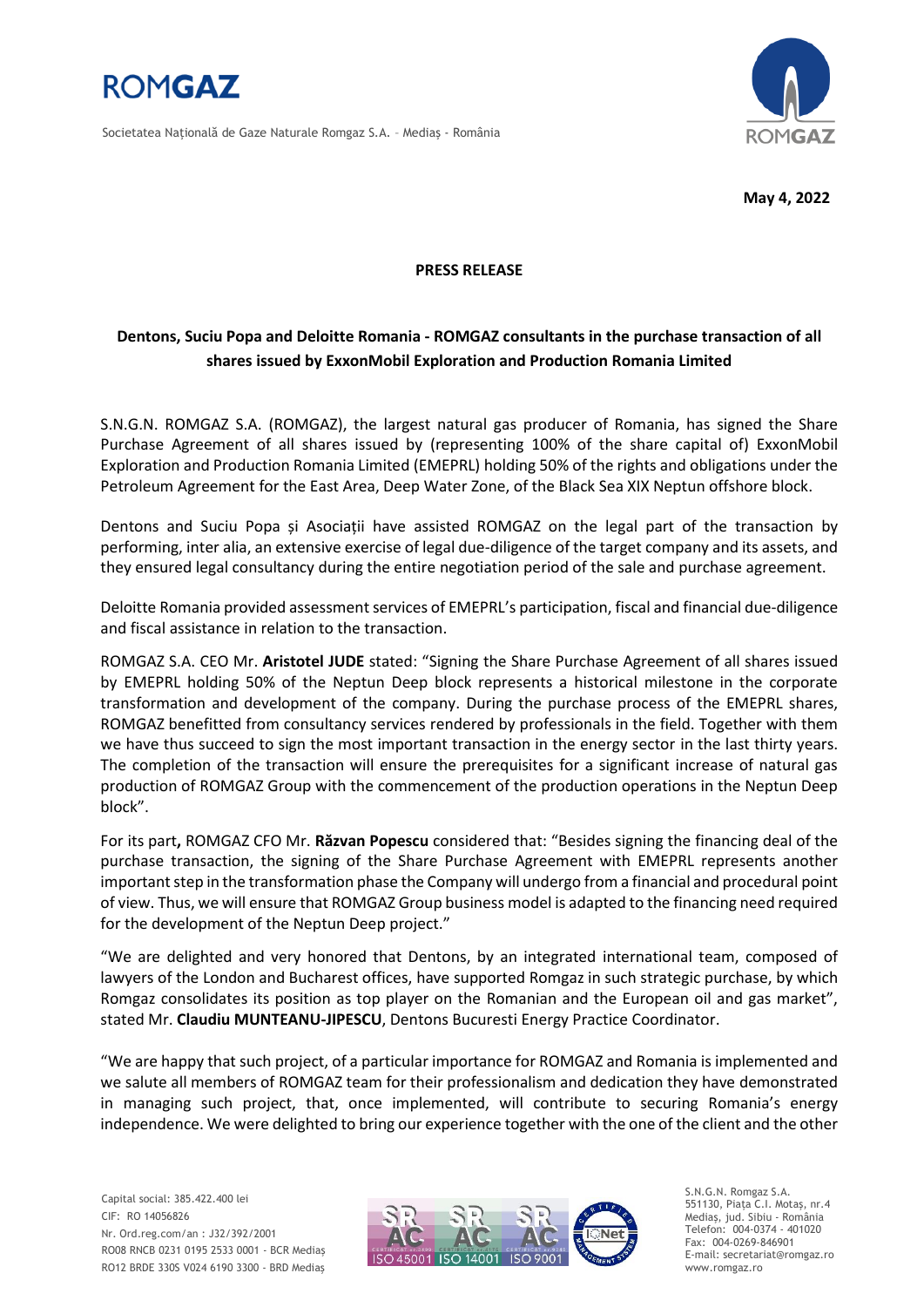consultants and we hope that other large-scale projects and transactions will be carried out in the years to come," stated Mrs. **Miruna SUCIU**, Managing Partner Suciu Popa.

"This transaction is a first for our country in terms of its structure and magnitude, as well as its potential to change the future of natural gas production in Romania and perhaps even in the region, and the current context, where raw materials are more important than ever, enhances its importance. We are honored by the trust Romgaz has placed in our multi-disciplinary team of financial and tax consultants and the fact that we have been able to contribute to the success of another landmark project", stated **Alexandra SMEDOIU**, Partner Tax Services, and **Radu DUMITRESCU**, Partner Coordinator Financial Advisory, Deloitte Romania.

The Share Purchase Agreement was approved within the Extraordinary General Meeting of Shareholders of ROMGAZ S.A. of April 28, 2022, and the completion of the transaction is subject to the fulfilment of the suspensive conditions in the Agreement. The purchase price paid by ROMGAZ will be USD 1,060,000,000 and it may be adjusted according to the mechanisms provided in the Share Purchase Agreement.

Previously, on March 22, ROMGAZ Board of Directors endorsed the Share Purchase Agreement for all the shares issued by (representing 100% of the share capital of) EMEPRL which holds 50% of the acquired rights and obligations under the Petroleum Concession Agreement for the East Area, the Deep Water Zone of XIX Neptun offshore block.

The signing ceremony of the EMEPRL Share Purchase Agreement was attended by ROMGAZ CEO, Mr. Aristotel JUDE, Romgaz CFO, Mr. Răzvan POPESCU, the Chairman of the Board of Directors (BoD), Secretary of State – Mr. Dan Dragoș DRĂGAN, BoD Members – Mr. Gheorghe Silvian SORICI, Mr. Botond BALAZS, Mr. Nicolae Bogdan SIMESCU and Mr. Cezar BATOG.

**\*\*\*\***

#### **About ROMGAZ**

*S.N.G.N. ROMGAZ S.A. is the largest natural gas producer and the main supplier in Romania. The company is listed on Bucharest Stock Exchange and GDRs are traded on London Stock Exchange. The majority shareholder is the Romanian State owning a 70% stake. The company has a vast experience in the field of gas exploration and production, with a history that began in 1909 and spans more than 100 years. ROMGAZ undertakes geological exploration with the aim of discovering new gas reserves, produces methane by exploiting the reservoirs included in the company's portfolio and stores natural gas in underground storages; it performs well interventions, workover and special operations, and ensures technological transportation professional services. In 2013, ROMGAZ extended its scope of work by taking over Iernut thermoelectric power plant, becoming electricity producer and supplier.*

# *About Dentons*

*With 20,000 professionals in more than 200 offices in over 80 countries, Dentons assists clients in any jurisdiction around the world, helping them to grow, protect, operate and finance their businesses. Through our polycentric approach and applied solutions orientation, together with our commitment to inclusion, diversity, equity and ESG, we challenge the status quo in order to focus on what matters most to our clients. www.dentons.com.* 

## *About Suciu Popa*

*Suciu Popa is one of the most important business law firms in Romania, covering the full spectrum of legal services in key practices such as mergers and acquisitions, energy and natural resources, finance and banking, labor law, competition, litigation and arbitration, with a track record confirmed by all international legal directories such as Chambers & Partners, Legal 500 EMEA, IFLR 1000, Who's Who Legal and Benchmark Litigation, as well as by the national and international business community. According to the 2022 edition of the Legal 500, the firm is highly specialized in the energy and natural resources sector. With a team of*